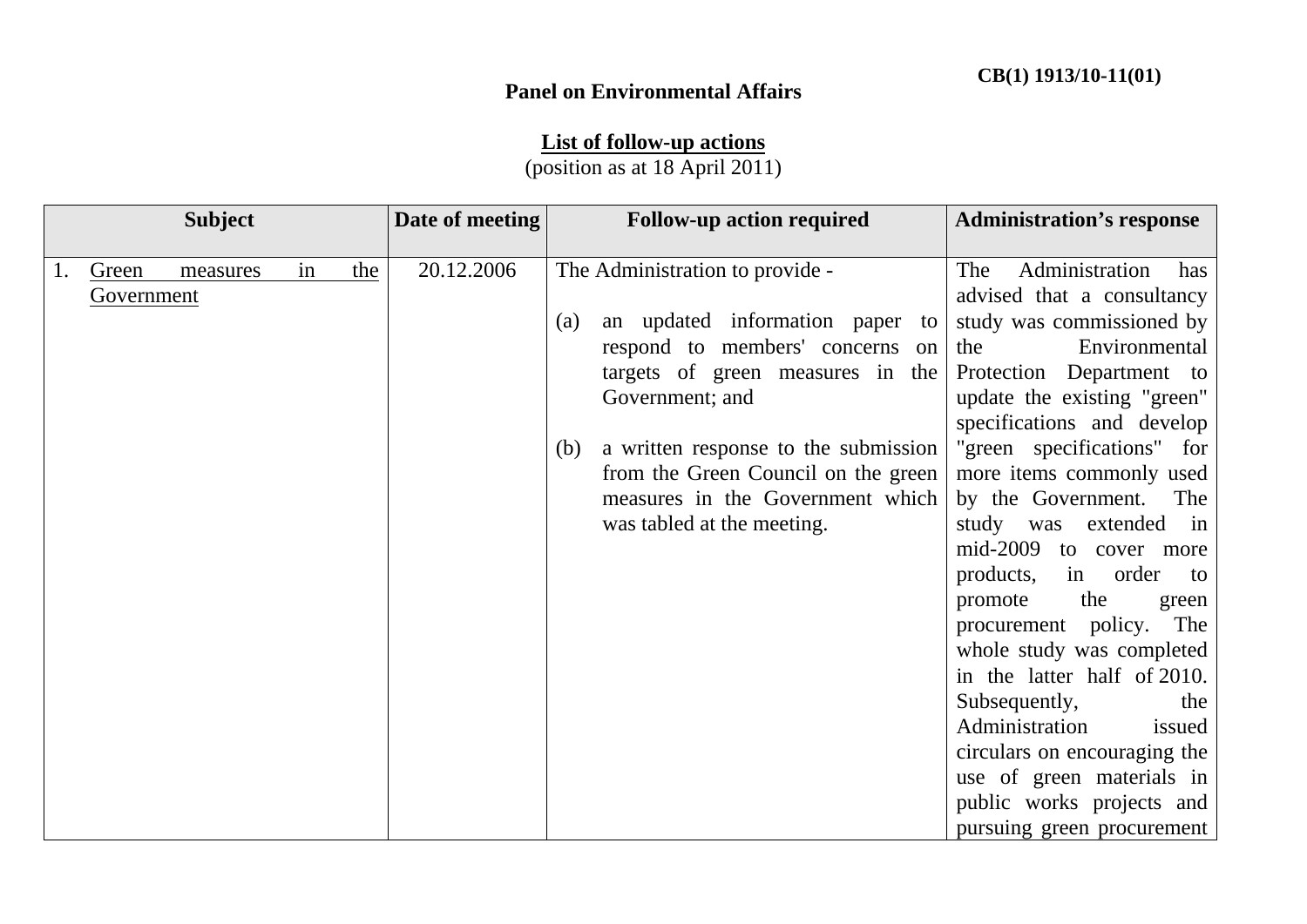| <b>Subject</b>                                                 | Date of meeting | <b>Follow-up action required</b>                                                                                                                                                                                                                                                                                                                                                                                                                                                                                                                         | <b>Administration's response</b>                                                                                                                                                                                                                                                                                                                                                    |
|----------------------------------------------------------------|-----------------|----------------------------------------------------------------------------------------------------------------------------------------------------------------------------------------------------------------------------------------------------------------------------------------------------------------------------------------------------------------------------------------------------------------------------------------------------------------------------------------------------------------------------------------------------------|-------------------------------------------------------------------------------------------------------------------------------------------------------------------------------------------------------------------------------------------------------------------------------------------------------------------------------------------------------------------------------------|
| 2.<br>A new producer responsibility                            | 29.3.2010       | The Administration to -                                                                                                                                                                                                                                                                                                                                                                                                                                                                                                                                  | in<br>Government<br>the<br>in<br>2011<br>January<br>and<br>March 2011<br>respectively.<br>The Panel will be informed<br>of the latest progress in due<br>course.<br>The public consultation on                                                                                                                                                                                      |
| scheme for waste electrical and<br>electronic equipment (WEEE) |                 | (a) address the trade's concerns about the<br>WEEE Scheme;<br>(b) explain the Government's role in the<br>Scheme,<br>(c) provide an estimate on the distribution<br>of and treatment cost incurred (using<br>detoxification, dismantling, shredding<br>and sorting of recyclable materials) for<br>small and large WEEE and the<br>respective levy to be collected; and<br>advise whether consideration would be<br>(d)<br>given to refund the levy to consumers<br>who purchased electric and electronic<br>equipment in Hong Kong for use<br>overseas. | the WEEE Scheme was<br>completed on 30 April 2010.<br>The Administration is in the<br>process of examining more<br>2 700<br>submissions<br>than<br>collected from the public<br>consultation for developing<br>the details of the WEEE<br>Scheme. The Administration<br>would continue to properly<br>stakeholders<br>engage<br>the<br>concerned in mapping out<br>the way forward. |